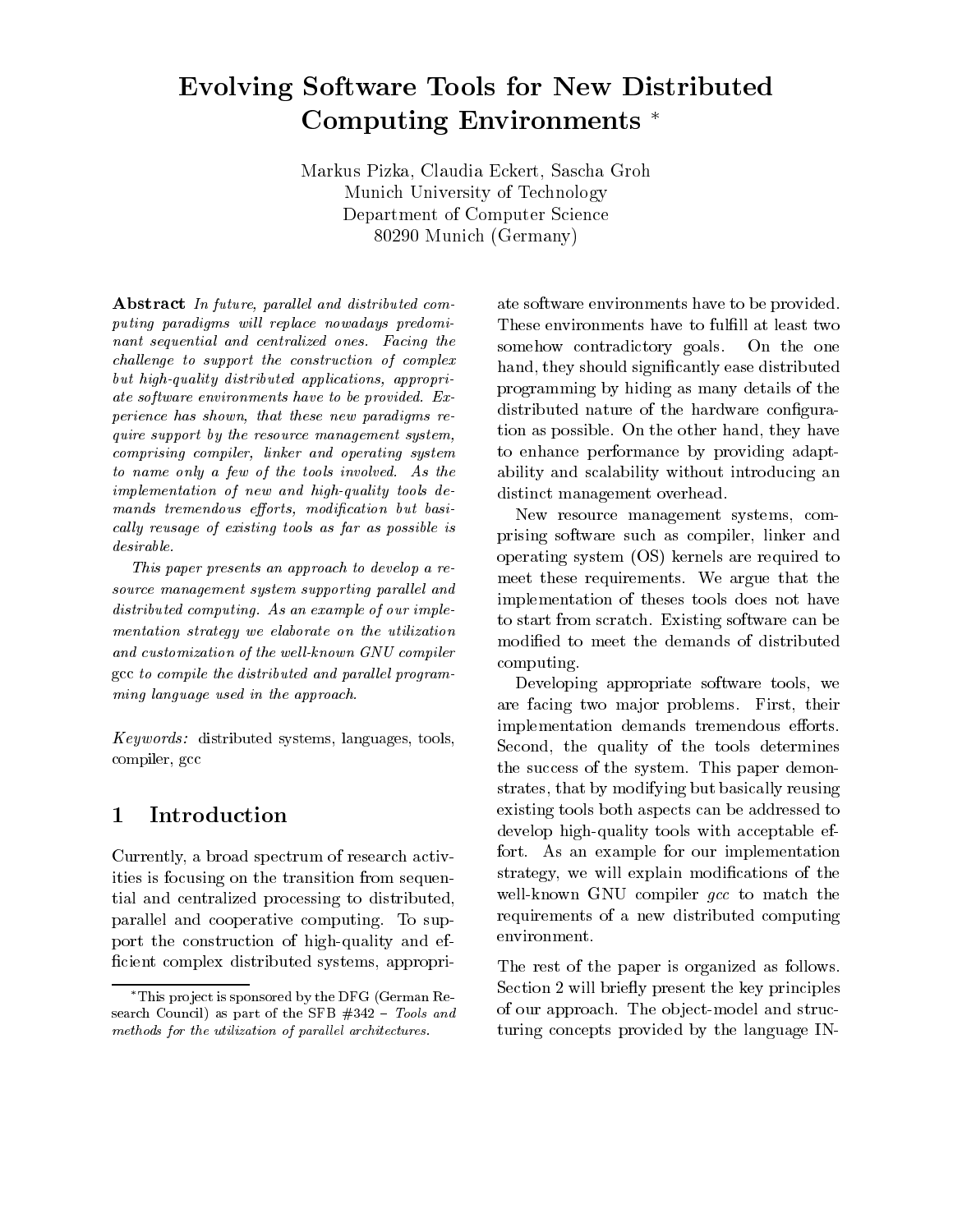- we present our general model of an adaptive and scalable distributed resource management system, which implementation of this model resolution of the  $\sim$ quires a systematic construction of the software to a sketched in the state of the state in the state of  $\alpha$ for our strategy we will describe the adaption of the GNU compiler gcc to our requirements in section 4.

#### $\overline{2}$ The MoDiS Approach

In the project MoDiS (Model oriented Distributed Systems) [1, 2] we follow a topdown driven, language-based approach to provide the desired comfortable programming en vironment as well as to ensure efficient execution- A single homogeneous and transparent and the p set of concepts is given to construct operat ing system functionality as well as user level applications-because representing new functions-because  $\mathcal{C}$ tionality (especially applications) dynamically extend the system, forming a system where applications and operating system functionality are systematically and dynamically integrated-

The properties of the abstract concepts elab orated in the MoDiS project define requirements at a high level of abstraction-dependent of abstraction-dependent of abstraction-dependent of abstractionresponsibility of the resource management sys tem to map these requirements to available dis tributed tributed is the resources-contractor  $\mathbb{F}_p$  is a set of  $\mathbb{F}_p$ achieved by top-down oriented stepwise refinement of the abstract requirements- source as the transition steps have to be performed at compile-time while others have to be executed at runtime.

To implement the MoDiS model of a dis tributed system, we designed the programming language INSEL, that offers language concepts that are well-adapted to our abstract model.

#### 2.1 Programming Language INSEL

as the concepts of the provides the providence of the providence of the providence of the property of the proper gram distributed applications without any knowledge about details of the underlying distribution-distributed hardware congression-distribution-distribution-distribution-distribution-distribution-

 In highlevel typesafe imperative and ob ject based programming language, supporting explicit task parallelism-

> INSEL ob jects support encapsulation and can dynamically be created during program execution as instances of class describing ob jects called generators- To prevent dangling pointers, objects are automatically deleted according to a conceptually defined life-time  $[4]$ . In contrast to class concepts known, as for instance in  $C_{++}$  [5], generators are integrated into the system in the same way as other ob jects and can be nested within other generators or instances and vice versa-

Determined by the associated generator, IN-SEL objects may either be active, called *actors* or passive ones and separate denes a separate o flow of control and executes concurrently to its creator.

INSEL ob jects may communicate directly in a client-server style (message passing paradigm) as well as indirectly by accessing shared passive objects (shared memory paradigm-, and any served are served are served and the served of the served of the served of the served of the synchronously-

#### $2.2\,$ Structural Dependencies

Based on the specific properties of the language concepts, especially nesting of instances and generators, dependencies between the objects of an INSEL system are established- This kind of structuring information has several benefits. First, it is important to notice, that structural dependencies [4] reflect application-level properties and can therefore be exploited to enforce automated application-specific resource management second they are implicitly determined mined by the programmer by employing our language concepts- He is not burdened with having to specify hints to the resource man agement system in addition to writing his ap plication-third since most of these design and the since most of these design and the since most of these design pendencies are based on class properties, they are easy to predetermine by software tools such as the completed district the position of the complete system tem structures is the termination dependency which defines a partial order on the termina-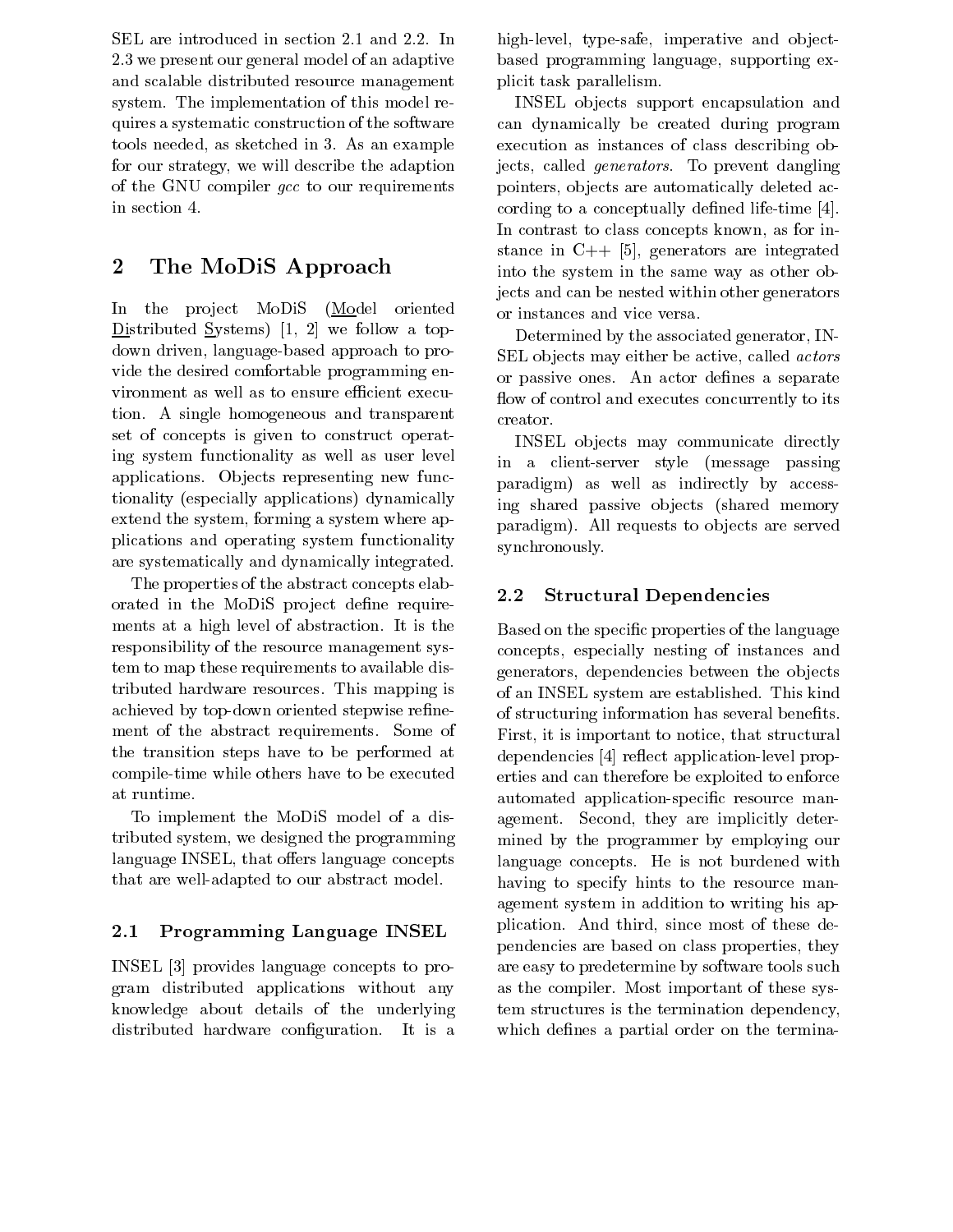tion and deletion of ob jects- The lifetime of each INSEL-object depends conceptually on exactly one other object in a way that ensures that no object is deleted as long as it is accessible.

#### 2.3 Resource Management Model

To enforce transparent, scalable and adaptable distributed resource management, we developed a model of a reflective management architecture in the termination of the termination of the termination dependence on the termination of the termination of dency, INSEL objects are clustered to actorcontexts (ACs) forming essential units of resource management-comprehense exactly the management one actor and all its termination dependent passive objects. It are contactly opening, the contact stract manager is associated, which is responsible for performing AC-specific resource management, that is to fulfill all requirements of such as allocating memory for the stack, heap and code of the objects within the AC the manager might also have to provide facilities to maintain consistency of replicated objects, enforce access restrictions or perform load bal ancing-to-control ancients such as stack over the stack over the stack over the stack over the stack over the s ing from different managers performing their tasks in parallel are solved by communica tion and cooperation between managers ac cording to application-level structural dependence between the ACS-C and the Management scheme is scalable as it does not have a poten tial central bottleneck and is adaptable since resource management is performed based on the requirements of application-level objects. For instance, the resource management system implements actors in a non-uniform manner. There is no single mapping of actors to for ex ample UNIX processes or threads with a fixed size stack portion.

### Systematic Construction of 3 Software Tools

Software tools are the means to implement the model presented in section - and the model presented in section - and the model presented in section - and

in a scalable and adaptive resource manage ment system-system-system-system-system-system-system-system-system-system-system-system-system-system-systemform the transition steps mentioned in section - The model of associated abstract managers has to be implemented by systematically incor porating management functionalities into the software to all the second that we do not employ at uniform manager implementation-manager implementation-manager implementation-manager implementation-manager implementation-manager implementation-manager implementation-manager implementation-manager implementation-manager mented manager might solely consist of stack managing code produced by the compiler or it may itself be a complex ob ject comprising further activities - The functionality and grand ularity of the manager is tailored to the re  $\mathbf{r}$  is a figure of its AC-contract of intervalstrates basis  $\mathbf{r}$  is a figure of intervalstrates basis  $\mathbf{r}$ cally different alternatives to implement management facilities as well as it emphasizes the tight integration of all transition steps taken-Most important among these implementation alternatives are naturally the compiler and the OS kernel.

The goal of the resource management system is to improve the execution speed and to reduce the size of the target representation- Hence the implementation strategy is to incorporate management functionalities into the compiler or the OS kernel instead of employing inlining techniques or runtime libraries-



Figure 1: Implementation of AC Managers

A main issue of the MoDiS approach is to ex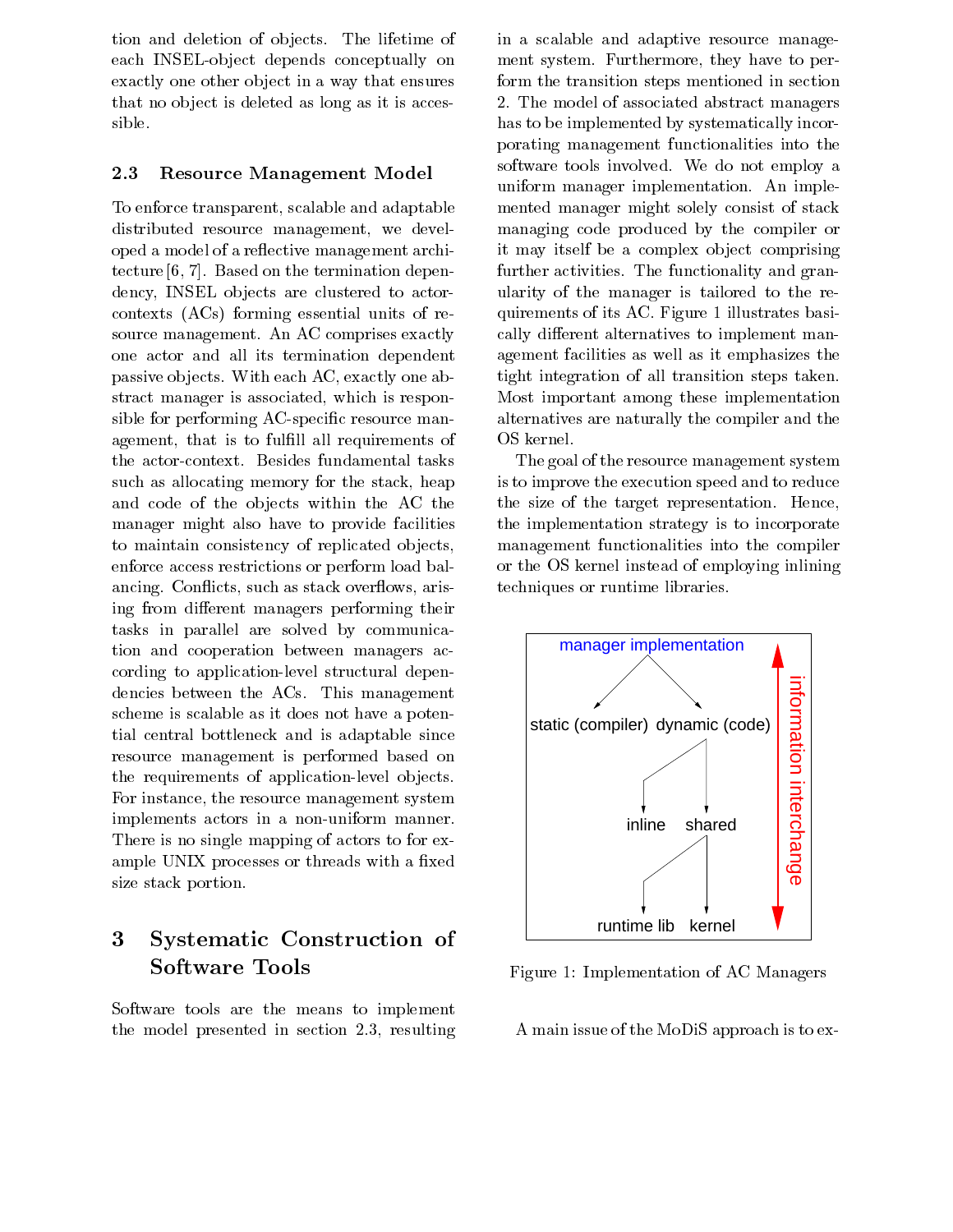ploit information concerning overall system be havior as well as application-specific information gained from static and dynamic analysis to achieve an adaptive resource management. Information is systematically interchanged be tween all components involved in the manage ment task.

It is important to notice that at this point of view, the *operating system* is the management of the computing system, comprising tools and kernel- Hence according to the ap proach followed for high level distributed pro cessing all management units have to modified if not redesigned splits in the management splits up to the management of  $\mathcal{L}_\mathbf{p}$ AC specific managers and second, their components- Cooperation among all management units needed to achieve holistic distributed management is provided by information inter change as described above and explained in 
-

# Compiler

As a base for the implementation of the INSEL compiler we chose the freely available GNU complete group and its well-well complete of its wellerties such as portability  $[9]$  or abilities to perform extensive optimizations its modularized structure allows to add new languages by im plementing a language-specific front-end that translates source code into  $gcc$ 's  $AST$  (abstract syntax tree) representation or to the lower  $RTL$  $\mathbf{r}$  . The contract through  $\mathbf{r}$  is the set of  $\mathbf{r}$  and  $\mathbf{r}$  and  $\mathbf{r}$  and  $\mathbf{r}$  and  $\mathbf{r}$  are  $\mathbf{r}$  and  $\mathbf{r}$  and  $\mathbf{r}$  are  $\mathbf{r}$  and  $\mathbf{r}$  and  $\mathbf{r}$  are  $\mathbf{r}$  and  $\mathbf{r}$  a ples for this technique are the GNU Ada com piler *gnat* [11] and  $q\gamma\gamma$ , the front-end for Fortran.

By extending and modifying  $gcc$  to our requirements, we are able to circumvent the effort to reinvent an optimizing codegenerator and avoid the necessity to implement layers of adaption and work-arounds, that would introduce runtime over the tight integration of the tight integration of the tight integration of the tight integration of the tight integration of the tight integration of the tight integration of the tight integration of t tion of special aspects of distributed comput ing into the codegenerator also allows us to control interactions with existing optimization techniques-a-protable sideeect adaptation adaptation adaptation adaptation adaptation adaptation adaptation ad ing gcc also enables us to use the GNU de

bugger  $qdb$  for source-level debugging of the distributed system and other tools such as the GNU profiler.

#### $4.1$ Front-End vs. Back-End

The GNU compiler gcc is roughly structured ends and the generic back-the generic back-the generic backfront-end has to be written for each supported language- It is responsible for syntactical and semantical analysis and calls functions of the  $\mathbf{u}$ of each frontend is statically linked with the code of the back-end forming a complete source to antended completed also has found also has also has to provide some standard functions called by the back-end for language specific processing, such as handling of addressable ob jects- The back-end was originally developed for the language C but extended with support for  $C_{++}$ , Pascal and others- Hence implementing a lan guage based on the *gcc* back-end delivers even a higher degree of freedom than mapping new language concepts to for example C-

### 4.2 Structure of the Compilation Process

Figure 2 illustrates the internal structure of the GNU INSEL compiler gic. The IN SEL front-end parses the input file using common parser generatores techniques. Instead of the managing a symbol table and performing all static analysis on the parse tree, we use the tree transformation and attribute evaluation tool  $MAX$  [12] to transform the parse tree into an attributed  $MAX$  tree (MT) representation. The MT representation is decorated with at tributes that represent compile-time as well as runtime properties of the applicationserves as an intermediate representation to en force dynamic recompilation as well as to implement dynamic extensibility of the running system- For example, if run the complete monitoring indicates the necessity to dynamically replace management functionality implemented by the compiler, the compiler is automatically called. It rereads the MT representation and fetches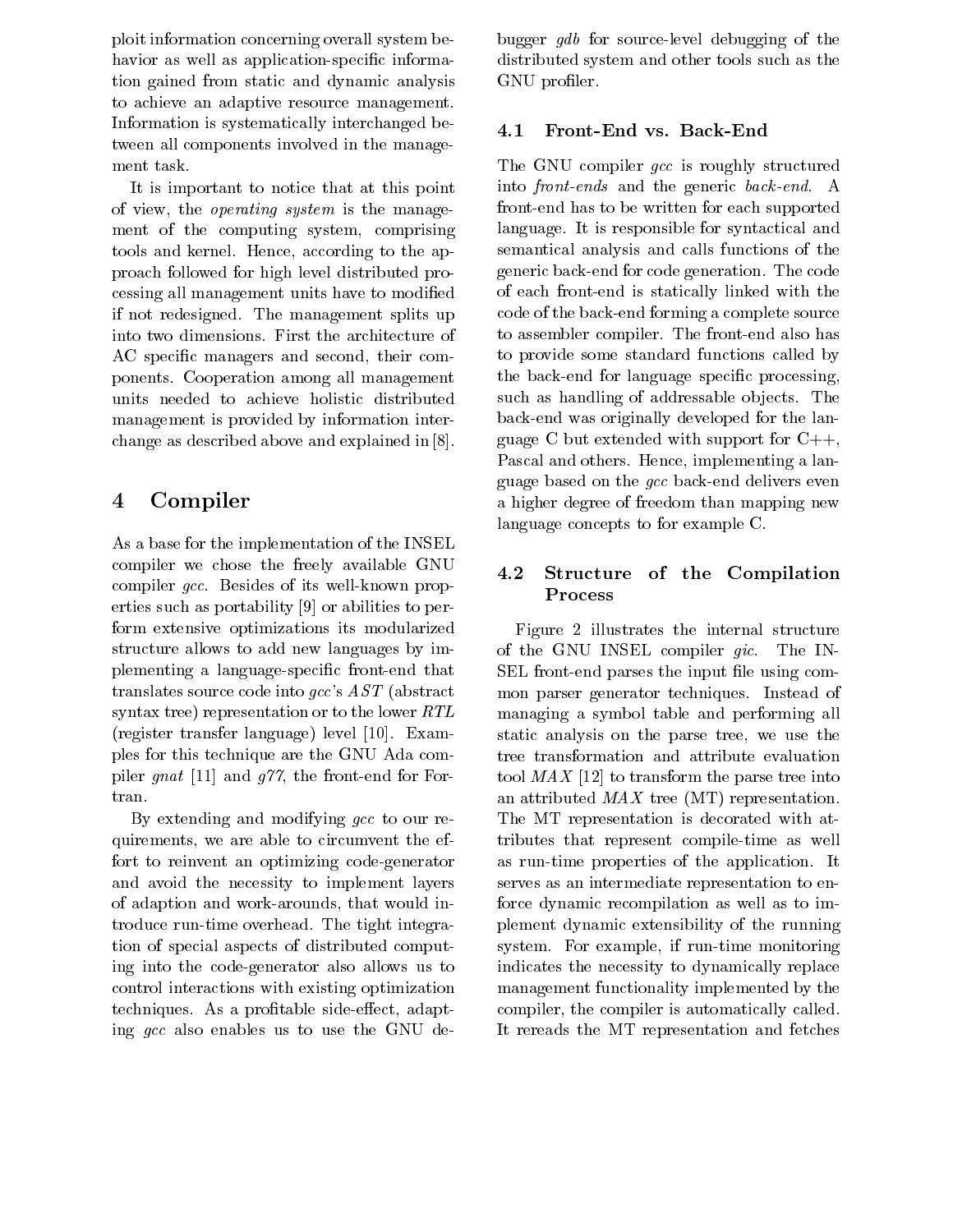

Figure 2: GIC Compilation Process

the current values of the run-time attributes, that in turn influence the synthesis step, leading to the desired new different target representation.

The final task of the INSEL front-end is to transform the MT into the GNU AST represen tation by traversing the MT and calling proce dures of the generic back-end of  $qcc$ . The GNU backend manages an own symbol table and performs several RTL to RTL transformations before producing assembler code-

#### 4.3 Modifications to gcc's Back-End

The desired exploitation of  $gcc$ 's capabilities for a distributed computing environment re quires modifications of  $gcc$ 's code generating facility, such as restricting some optimization techniques, introducing new ones and adapting memory management to meet the requirements of distribution and parallel computing-danger and parallel computing-danger and parallel computing-danger and  $\mathbf{I}$ 

subsequent sections we will explain some of the interventions needed.

#### 4.3.1 Access to non-local variables

 $\overline{\phantom{a}}$  =  $\overline{\phantom{a}}$  =  $\overline{\phantom{a}}$  =  $\overline{\phantom{a}}$  =  $\overline{\phantom{a}}$  =  $\overline{\phantom{a}}$  =  $\overline{\phantom{a}}$  =  $\overline{\phantom{a}}$  =  $\overline{\phantom{a}}$  =  $\overline{\phantom{a}}$  =  $\overline{\phantom{a}}$  =  $\overline{\phantom{a}}$  =  $\overline{\phantom{a}}$  =  $\overline{\phantom{a}}$  =  $\overline{\phantom{a}}$  =  $\overline{\phantom{a}}$  $\alpha$  provides a simple but efficient way to access non-local data in languages that support simple uses a chain of static predecessors- on o Sun Sparc, global register  $\chi$ g2 is used to hold the address of the static predecessor-between the static predecessor-between the static predecessoring that levels of nesting are low and program execution is centralized, this scheme delivers sufficient performance and of course, was easy to implement.

> Without support by the code-generator, nesting can be implemented by constructing compound objects consisting of non-locally accessibles and passing a pointer to this com pounds to the callee-then uses to the callee-then uses the callee-then uses the callee-then uses then uses the this pointer to access non-local data. Such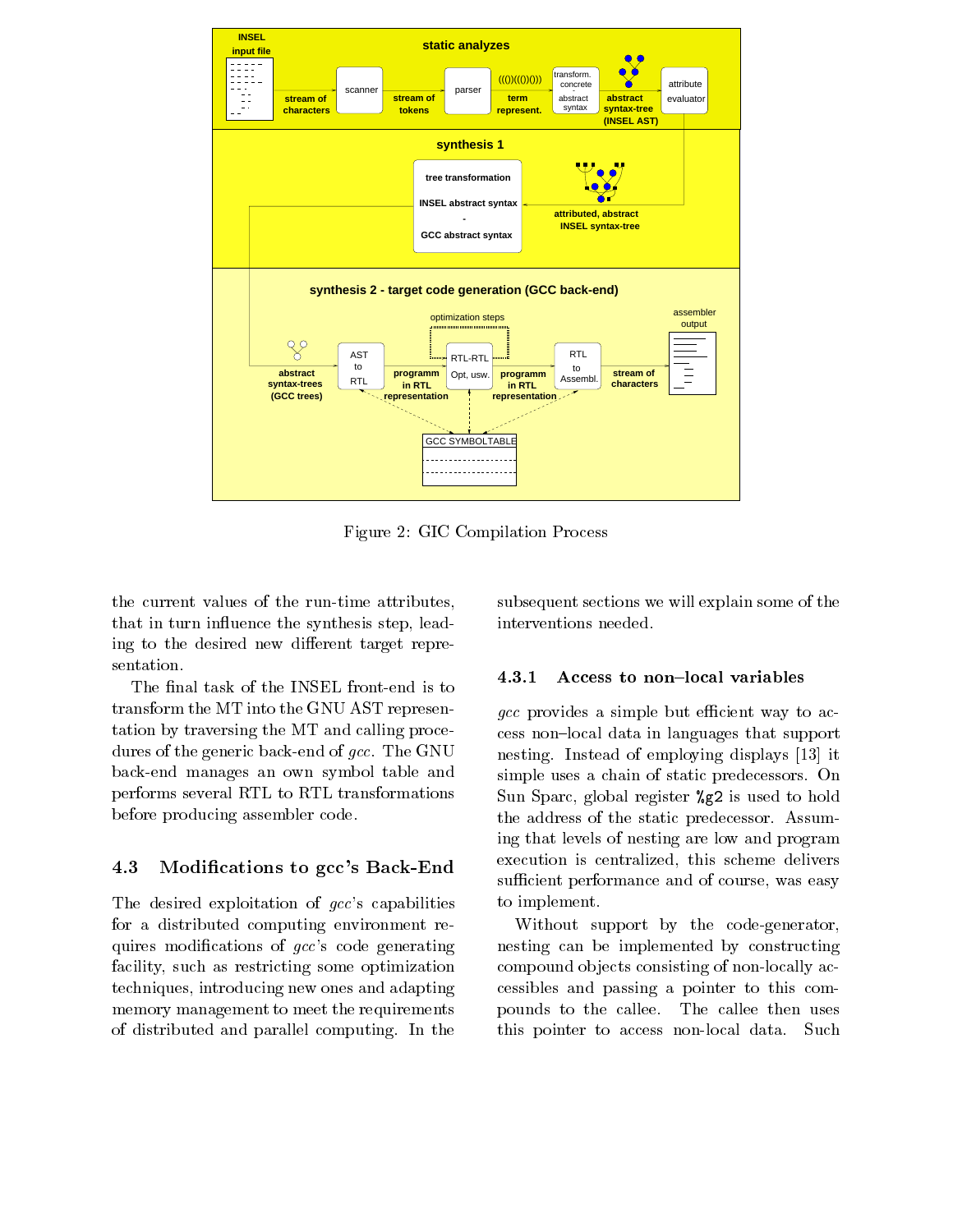an implementation is done for example in  $p2c$ GNU Pascal to C translator- Comparing the performance of this implementation with  $qcc$ 's support for measured we measured a voice a small contract of the second and the second a second a second a second fit for the  $qcc$  implementation, demonstrating that integration in the codegenerator is supe rior.

In a distributed environment, a chain of static predecessors is unacceptable, since tracking the chain might necessitate communication over the network for each link-the network for each link-the network for each link-the network for each link-t code generator has to be enhanced by replac ing chaining with the handling of displays-

#### 4.3.2 Trampolining

For compatibility reasons,  $\emph{gcc implements$ pointers to nested sub-programs via a trampolitical technique-le-mail and annual and annual comparative and an function g is taken within function f, a portion of code, that sets up information about static predecessors before branching to <sup>g</sup> is inserted in the stack frame of  $f$  and the address of the trampoline is used in place of the address of  $q$ . This technique allows to use existing libraries such as pthreads  $[14]$  without modifications together with languages that support nesting-

Unfortunately, since trampoline code is statically produced by the compiler, this strategy hampers dynamics extensions of the state of  $\mathcal{L}_{\mathcal{A}}$ lines can not be dynamically placed on stack frames of existing functions at the time new functionality is to be integrated into the run ning system. The system come the system of the system of the system of the system of the system of the system o replaced the trampolining mechanism with a customized addressing scheme for nested func tions.

### Parallel and Distributed Memory Management

Due to its well-known advantages concerning persistency and mobility of objects we employ a single virtual 64bit address space for our systemative community paralleled in such paralleled paralleled computing environments with fine-grain parallelism is adequate management of multiple activities within the single non-segmented ad-

dress space- First the management has to be performed decentralized to avoid bottlenecks and second, the stack size required for a parallel activity can not be statically predicted. A mechanism is needed that automatically han dles stack growths, collisions and overflows.

For decentralized and adaptive virtual mem ory management the address space is parti tioned into regions that are continuous ranges of pages and are assigned to Actor–Context  $\lambda$  specifies are units of  $\lambda$  and  $\lambda$  are units of  $\lambda$  are units of  $\lambda$ cooperation between managers-between managers-between managers-between managersand manager is generated, the manager of the caller splits his own regions and provides an initial region to the callee for autonomous man and  $\overline{a}$  if the assigned regions are not assigned regions are not assigned regions are not assigned regions are not assigned by  $\overline{a}$ sufficient, the manager cooperates according to application level dependencies with other man agers to fetch or returns-formation there is no rest that assigned regions, each manager organizes four logical segments for stack, heap, code and free ranges of addresses of its AC- Each logical seg ment is realized by subdividing the assigned regions into real stack, heap, code and free segments being continuous ranges of pages- Most interesting concerning compilation is the man agement of the logical stack segment.

In fact, hardware should provide advanced means to monitor stack evolution of multiple threads and the OS has to be prepared to expand and shrink stack sizes transparently-Since hardware support is not available, we have to integrate stack checks into the com piler- whenever stack space is deallocated in the space is deallocated in the space is deallocated in the space is deallocated in the space of the space is deallocated in the space of the space is deallocated in the space the frame-pointer has to be checked against upper and lower bounds of the current real stack segment-limits are exceeded and these limits are exceeded and the exceeded are exceeded as a segment-limit the runtime manager has to (de-)allocate real stack segments by splitting or merging the log ical free segments of avoid the process of avoid the contract of the contract of the contract of the contract o nizations of the stack space, the newly allocated real stack segment does not have to be continuous with the existing ones, establishing a fragmented stack organization- Accord ing to the fragmentation of stack space the ad dressing scheme of the gcc back-end has to be changed-band on a SUN Sparc argument of the SUN Sparch and the SUN Sparch argument of the SUN Sparch argument of the SUN Sparch argument of the SUN Sparch and the SUN Sparch argument of the SUN Sparch and the SUN Sparch ar ments are addressed via a constant offset from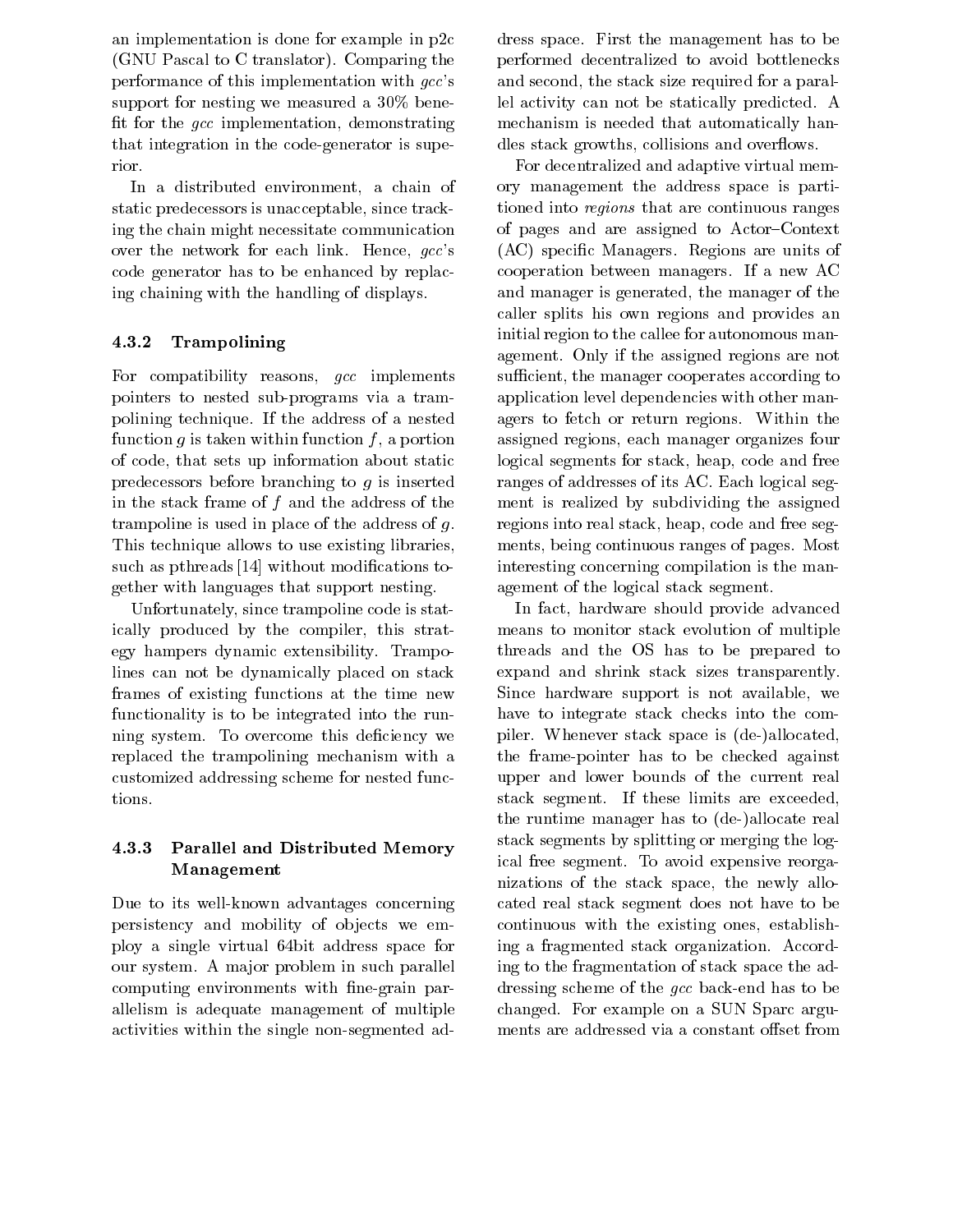the frame pointer for model the advanced the advanced the advanced the advanced the advanced the advanced to the advanced to the second term of the second term of the second term of the second term of the second term of th dressing scheme to use as an as an angular local components of the state of the state of the state of the state of the state of the state of the state of the state of the state of the state of the state of the state of the explicit argument pointer.

This example illustrates on the one hand the importance of adapting and seamlessly inte grating all management units to the require ments of distributed and parallel computing and that on the other hand, efficient implementation is often possible by simple adaption of existing tools-

#### 4.3.4 Optimization

A general problem using existing unmodified compilers for parallel or even distributed pro cessing is that some optimization steps are not applicable and hard or even impossible to turn o selectively-but compiled with a selection of the selection of the selection of the selection of the selection timization usually leads to significant performance degradations of the factor of factor  $\mathcal{L}$ hardly be compensated with distributed pro cessing techniques- Distributed Performance measurements made on such a foundation must ing of loop invariant computations- For exam ple implementing busy waiting via distributed shared memory  $(DSM)$  [15] might lead to endless loops if optimization is turned on, since the check of the condition is considered as being in  $\sim$  0.000  $\sim$  0.000  $\sim$   $\sim$  0.000  $\sim$  0.000  $\sim$  0.000  $\sim$  0.000  $\sim$  0.000  $\sim$  0.000  $\sim$  0.000  $\sim$  0.000  $\sim$  0.000  $\sim$  0.000  $\sim$  0.000  $\sim$  0.000  $\sim$  0.000  $\sim$  0.000  $\sim$  0.000  $\sim$  0.000  $\sim$  0.000  $\sim$  0. ing as volatile in C solves this problem but is no general solution, neither for distributed programming nor for optimization in general-Developing the INSEL-compiler on top of the gcc back-end allows us to selectively activate and modify such optimization steps as well as adding new ones.

#### 4.4 Extended Role of the Compiler

Besides generating code, the task of the compiler as part of the integrated management is to analyze the source code and the structural dependencies with the application-the applicationto analyze, prepare and forward information about the application to the runtime manage ment-definition that is not collected by  $\mathcal{L}$  is not collected by  $\mathcal{L}$ the compiler or not forwarded limits the suc

 $\mathbf{M}$ of information out of the application source code is essential for the success of parallel and distributed computing with system-integrated management-contracted a two examples of us  $\sim$ age of this information.

### 4.4.1 Preparation for Object Distribution

A well known problem in distributed shared  $\mathbf{A}$  sharing the sharing sharing  $\mathbf{A}$  sharing  $\mathbf{A}$  sharing  $\mathbf{A}$  sharing  $\mathbf{A}$  sharing  $\mathbf{A}$ includes several dierent ob jects- But caused by locality not all objects of a page are used  $\alpha$  , and activity, which does not activity of  $\alpha$  is a set of  $\alpha$ are transported via the network without any need- This leads to a tremendous performance drawback in large systems with many activities spread over several workstations- The problem can be solved or to be more precise reduced with the help of the help of the compiler-the compiler-the compiler-the compiler-the compiler-the compiler-the compiler-the compiler-the compiler-the compiler-the compiler-the compiler-the compiler-the compiler-the compile sis during compile time can point out critical clustering of objects on pages-independent the theory compiler is able to reorganize the object placement pattern-

Another important point is prefetching of needed ob jects- A usual DSM only fetches and the tight if it is accessed-to-tight coupling that the tight coupling  $\mathcal{F}(\mathcal{M})$ pling of a DSM with the compiler allows to prefetch ob jects in advance transparently to the application is the observed-to-controllevel-to-controllevel-to-controllevel-to-controllevel-to-controllevelrently needed is ordered by the DSM but also ob jects needs need the needed in the near future of the new futuretegration allows the distributed system to min imize data and page faults.

### Optimizing Scheduling

The optimization of distributed scheduling is another important factor for the performance of the running system-for an interaction for an interaction for an interaction for an interaction for an interaction for an interaction for an interaction for an interaction for an interaction for an interaction for an in optimal distribution is the cooperation analy sis of the completed of the compileration activities which activities which activities which activities which activities of the complete state of the complete state of the complete state of the complete state of the comple ties cooperate via messages and shared datas-This information is evaluated by the load bal ancer to place cooperating activities on the same workstation.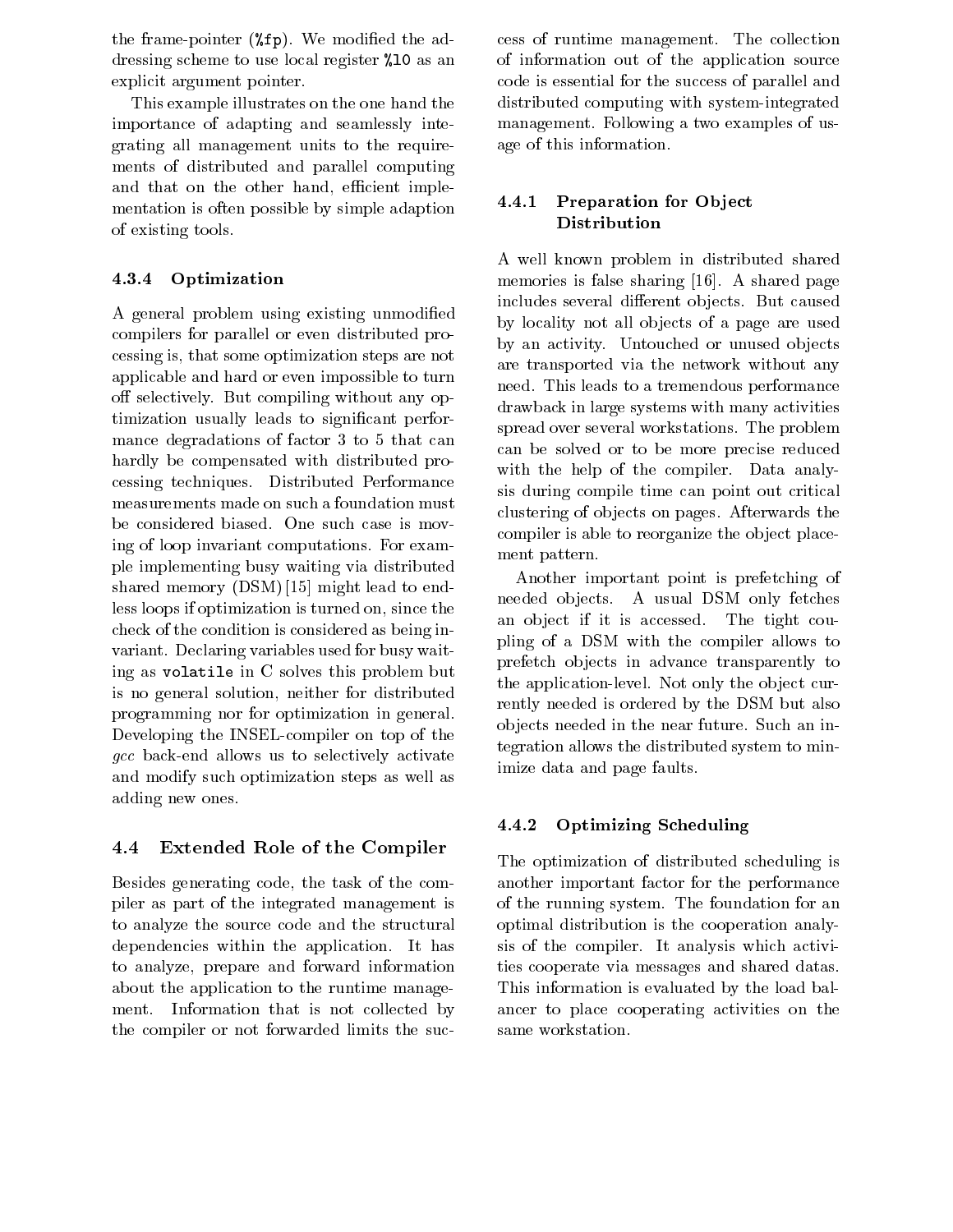#### Related Work  $\overline{5}$

In approaches like  $Muse/Apertos [17]$  reflective management architectures are constructed similar to our manager approaches are constructed in projects the reflective managers are objects for themselves- In contrast to this our managers are abstract and implemented by tools, the system itself and the kernel- Other language based approaches like ORCA [18] or Guide [19] also try to provide a homogeneous program ming environment but often either lack the in tegration of activity into the languages ham pering analyzes concerning parallelism or are not fully supported by a systematically de veloped resource management system- Often for simplication compilers are constructed us ing  $C$  as a portable intermediate language, for example in Diamonds in Diamonds in Diamonds in the compiler for the compiler of  $\mu$ Napier  $[21]$  goes steps beyond this translation scheme by exploiting extensions of GNU C, to for example place certain data in fixed hardware registers-to-these approaches approaches approaches approaches approaches approaches approaches approach is, that overall management is not fully integrated, limiting either the success of static optimization or runtime management.

In the field of parallel programming, numerous new compilers with specific optimizations for parallel processing are developed, such as for the language psather 
- We aim to incor porate these important experiences and tech niques into our general approach to resource 7 management-biometer in addition to the parallelism in addition to the parallelism in addition to the parallelis tasking parallelism will provide additional flexibility and increase performance.

The properties of single address space sys tems are investigated in pro jects like  - For time and space saving management of the single address space, we employ *guarded page tables* as introduced in  $[26]$ .

### 6 Current State and Future Work

All implementations are based on a cluster of 14 SUN UltraSparc workstations connected via Fast Ethernet running Solaris -- - Currently

the INSEL-compiler  $qic1$  supports about 80% of the language concepts and includes simple semantic analysis as well as adaptions that al at the same time time function- and the same time time time time time time that the same time time of  $\sim$ a new incremental linker and loader based on dynamic linking techniques known from dynamic and shared is developed and shared is developed to the second contract of the second contract of the second goal of the linker is to support dynamic ex tension of the running system and to be able to choose at runtime between different alternatives produced by the compiler- as described by the compiler- $\infty$  in [27] providing different implementation alternatives for classes of passive objects using compilation techniques, such as *replicable* or migrable implementations is capable of enhanc ing resource management-term as the comparison as the comparison of  $\mathbf{A}$ piler fully supports the language INSEL we will add further alternatives for active objects, such as providing or omitting threads for ab stract active ob jects-the computer for going and the computer for  $\sim$ this extended flexibility is, that generatable alternatives are orthogonal- For example the decision to implement an abstract actor with an own thread or not, must not influence the implementation of callers of the actor- This easy to state requirement must be fullled with systematic construction of all alternatives by avoiding the introduction of additional man agement overhead.

# Conclusion

To support the development of complex and high-quality distributed programs, new pro- $\alpha$  - with a required-dependent of  $\alpha$  and  $\alpha$  are required and  $\alpha$  . The rest is a required-dependent of  $\alpha$ the MoDiS approach, we currently develop a new resource management system integrating completely demonstrated only demonstrated and only density of  $\sim$ complete set of software tools involved in the transformation of a parallel program into an ef ficient distributed executable, is tailored to the requirements of distribution of distribution of distribution of distribution of distribution of distribution o alternative to construct layers above existing unmodified tools and techniques introduces additional overhead and even conflicts, limiting the potential efficiency of distributed processing-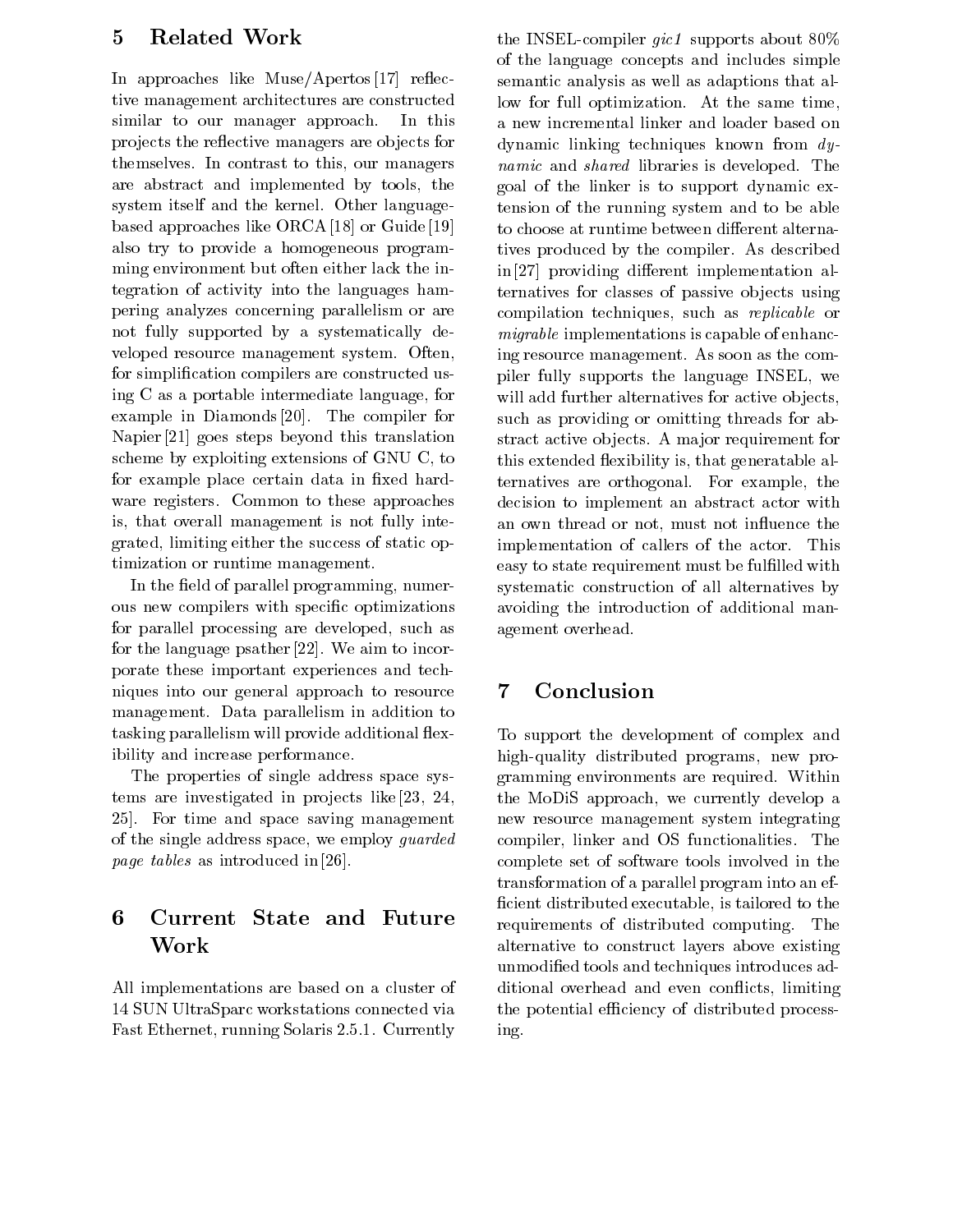In this paper we demonstrated the benefits of using existing tools and techniques to reduce development overhead for software tools con siderably-contracting and successive and successful techniques and successful techniques and successful techniq integrated and implemented in available tools can and should be reused with modifications, reducing the development effort.

We presented the INSEL compiler gic based on the GNU gcc as an example to demon strate our general implementation strategy-The tight integration of the modified  $qcc$  into our resource management system eliminated the expensive need to implement a new code  $\mathbf{f}$ ibility for the source to target transformation and the opportunity to make use of a large col lection of advanced compilation techniques, especially optimization steps-

## References

- is a top and the H- and the M- and the H- and H- and H- and H- and H- and H- and H- and H- and H- and H- and Hdown Driven, Object-based Approach to Application-specific Operating System <u>- In A</u> Proceedings of the IEEE International Workshop on Object-Contractor on Object-Contractor on Object-Contractor on Object-Contractor on Objectin Operating Systems pages Lund, Sweden, August 1995.
- C- Eckert and H-M- Windisch- A new approach to match operating systems to application and the contract of the theoretical contracts of the contracts of the contracts of the contracts of ference on Parallel and Distributed Computing and Systems, Washington, DC, October 1995.
- H-M- Windisch- The Distributed Pro gramming Language INSEL Concepts and Implementation-Implementation-Implementation-Implementation-Implementation-Implementation-Implementation-I gramming Models and Supportive Envi $ronments$  HIPS  $96.1996.$
- $\mathcal{A}$  and  $\mathcal{A}$  and  $\mathcal{A}$  and  $\mathcal{A}$  and  $\mathcal{A}$  and  $\mathcal{A}$  are  $\mathcal{A}$  and  $\mathcal{A}$  and  $\mathcal{A}$  and  $\mathcal{A}$  and  $\mathcal{A}$  and  $\mathcal{A}$  and  $\mathcal{A}$  and  $\mathcal{A}$  and  $\mathcal{A}$  and  $\mathcal{A}$  and  $\mathcal{A}$  and approach to construct structured and e cient object-based distributed systems. In Proc. of the 30th Hawaii Int. Conf. on System System Secretary of the System Sciences volume of the System System System System System System System System System System System System System System System System System System System System System System System

 $\blacksquare$  . In the case of the case of the case of the case of the case of the case of the case of the case of the case of the case of the case of the case of the case of the case of the case of the case of the case of the c Press-

- is it as a program-to the C and Strought of the C and Strout C and Strout C and Strout C and Strout C and Strout C and Strout C and Strout C and Strout C and Strout C and Strout C and Strout C and Strout C and Strout C and ming and property and the contract of the contract of the contract of the contract of the contract of the contract of the contract of the contract of the contract of the contract of the contract of the contract of the cont ing, MA,  $2nd$  edition,  $1991$ .
- [6] Sascha Groh. Designing an efficient resource management for parallel dis tributed systems by the use of a graph re placement systems of the proceedings of the systems of the system of the system of the system of the system of International Conference on Parallel and Distributed Processing Techniques and  $Applications$  (PDPTA'96), pages 215-225, August 1996.
- $\vert 7 \vert$ s a different continues and market pixels are different to the match ferent approach to resource management for distributed systems. In *Proc.* of PDPTA '97 - International Conference on Parallel and Distributed Processing Techniques and Applications, July 1997.
- Sascha Groh and Jurgen Rudolph- On the efficient distribution of a flexible resource management- In Proc of EuroPDS June 1997.
- Richard M- Stallman- Using and Porting GNU CC- Free Software Foundation November 1995.
- $R = R$  . The contract contract  $R$  and  $R$  and  $R$  and  $R$  and  $R$ ting the GNU C compilered computer of the GNU C ber 1995.
- compared to the Community of the Community of the Community of the Community of the Community of the Community of the Community of the Community of the Community of the Community of the Community of the Community of the Co berg- The gnat pro ject A GNUAdaX compiler-the-compiler-the-compiler-the-compiler-the-compiler-the-compiler-the-compiler-the-compiler-the-compilertute of Mathematical Science N-Y- Uni versity-
- <u> Poetzsche Berger Programming</u> land guage specification and prototyping using the MAX system- Cornell University NY-
- Alfred V- Aho Ravi Sethi and Jerey D-Ullian-Compiler United States (Company) - Compiled the Company of the Company of the Company of the Company of Wesley Verlag (Deutschland) GmbH, 1988.